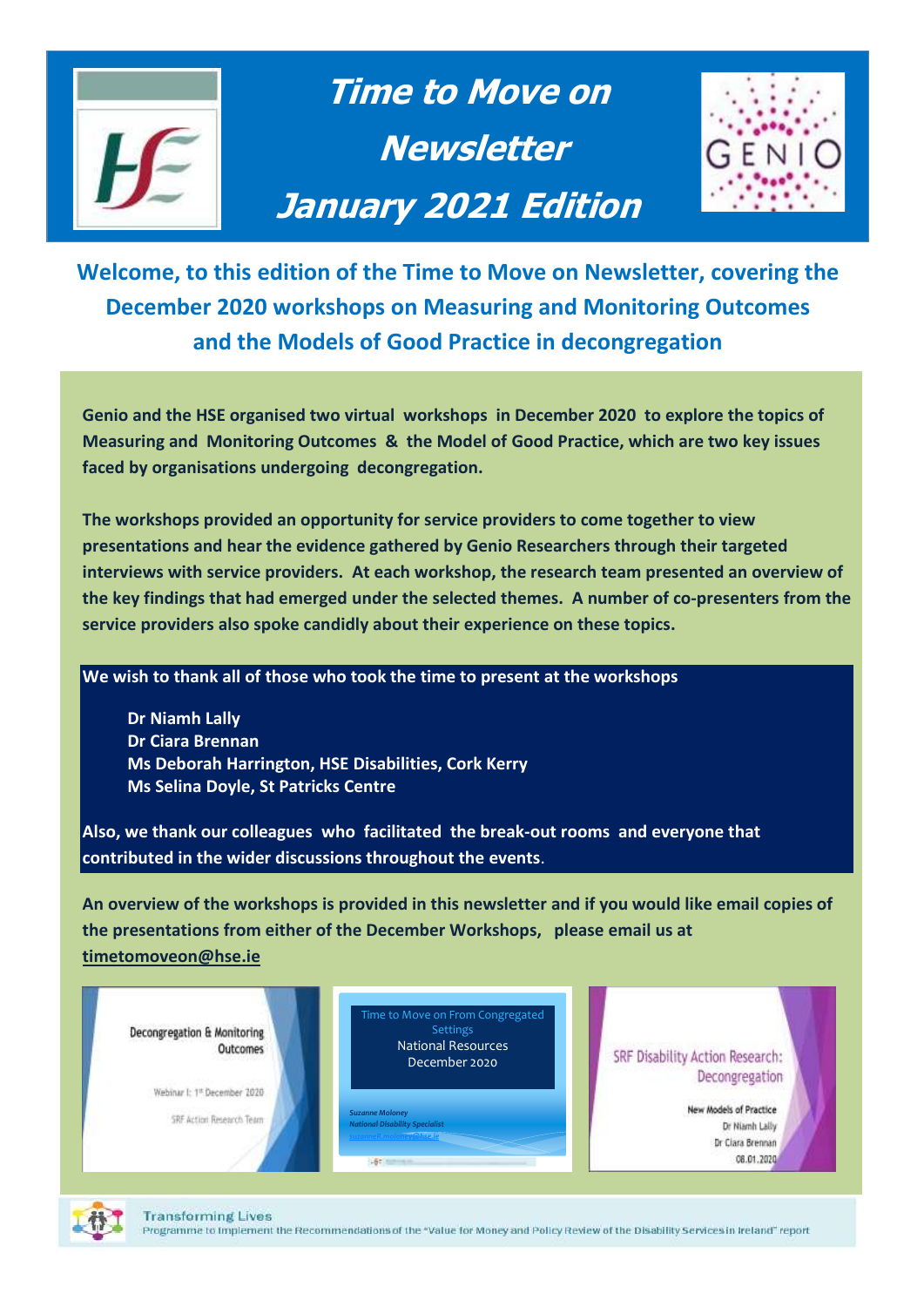# **Workshop 1- Measuring & Monitoring Outcomes Webinar**

## *What the research is showing us:*

Within current monitoring there is a mismatch between

| What we are doing<br>(current information gathered)            | VS. | What we want to do<br>(information we want to capture)                          |
|----------------------------------------------------------------|-----|---------------------------------------------------------------------------------|
| A focus on fulfilling regulation<br>& demonstrating governance | VS. | <b>Really listening to people &amp;</b><br>thinking about their quality of life |

 Services want to measure the outcomes and impact on people's lives and demonstrate the true value of the work on the lives of the people they are supporting.

## *Key areas we may want to "measure"*

**Choice and control**

- **Community Participation**
- **Culturally Valued Analogue**
- **Individual Experiences**
- **Personal Development**
- **Quality of Life**
- **New opportunities**
- **Social Valued roles**

### *Key Advice from service provider presenters about monitoring:*

- It is important to look at life now ( early on in the process/before decongregation), so that you can benchmark how life changes for each person
- Services need to intentionally create a forum and support structure that enables a focus on qualitative aspect of the work. This needs to be given time, support and resources.

# *Benefits & Drawbacks to be considered when measuring outcomes*

**Measuring outcomes provides evidence:**

- To challenge practice and thinking to keep moving forward
- To demonstrate the benefit of changes in practice
- Gives a basis for actions and decisions
- To justify investment and demonstrates the "return" on revenue

#### **The information collected can be used:**

- As part of the conversation with families
- To benchmark progress and maintain a focus and prevent slippage
- To demonstrate the direction of travel and progress with regulator and other stakeholders

#### **The Drawbacks:**

- The time needed
- Additional paperwork

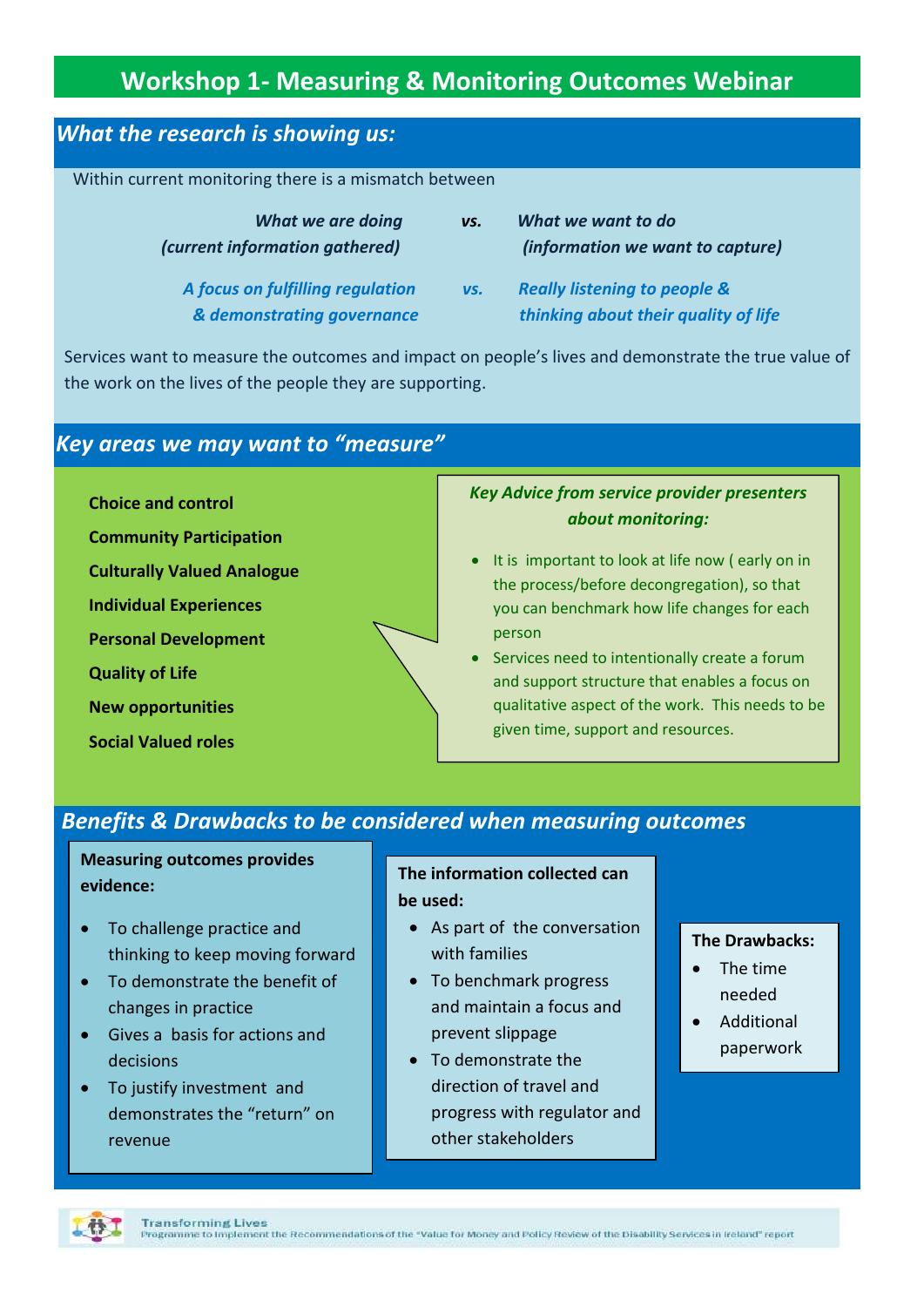### **The areas/topics that services want to focus more attention on:**

### **Training/Support**

Training is needed at all levels, but there needs to be mentoring as well as training.

It needs to be more collaborative approach.

It needs to be ongoing, with peer to peer sharing and a community of practice.

# **Measuring Outcomes and taking a rights-based approach**

There needs to be a focus on how we are supporting each person's rights. Can we develop a rightsbased framework that reflects the UNCRPD?

How do we align a rights based framework and QoL outcomes tool?

## **Families & Communities**

How do we support and "educate" families? The need to create opportunities to support families with "family to family" engagement.

What is the role of the community in delivering community support?

# **Understanding the models of practice and good practice principles:**

SRV and SSDL practice has to be embedded. Providing space for teams to make decisions and mistakes without blaming, creates opportunities to improve services.

There needs to be support and guidance as to what is a **social model of practice** and what is **person-centred practice**- different interpretations exist as to what this is really about.

Moving from a social and a medical model is not always understood and there is a challenge around managing risk and responsibility. This can be particularly evident in the areas of medication administration and management

## *Practical support required to measure outcomes effectively*

- Streamlined documentation at a local level critically review the reports and drop what is not needed in the community, anything that is a legacy brought out form the "institution" that is not fit for purpose
- National guidance on outcome measurement tools
- Strategic planning at national , CHO and organisational level that will deliver:
	- **>** Support for staff to prevent the "lone ranger" approach- buddy system- peer to peer support
	- **>** Structure to "calm the chaos", and create the space for learning, reflection and sharing
	- **>** Ongoing education and training- recognising this is not a one-time one-person fix

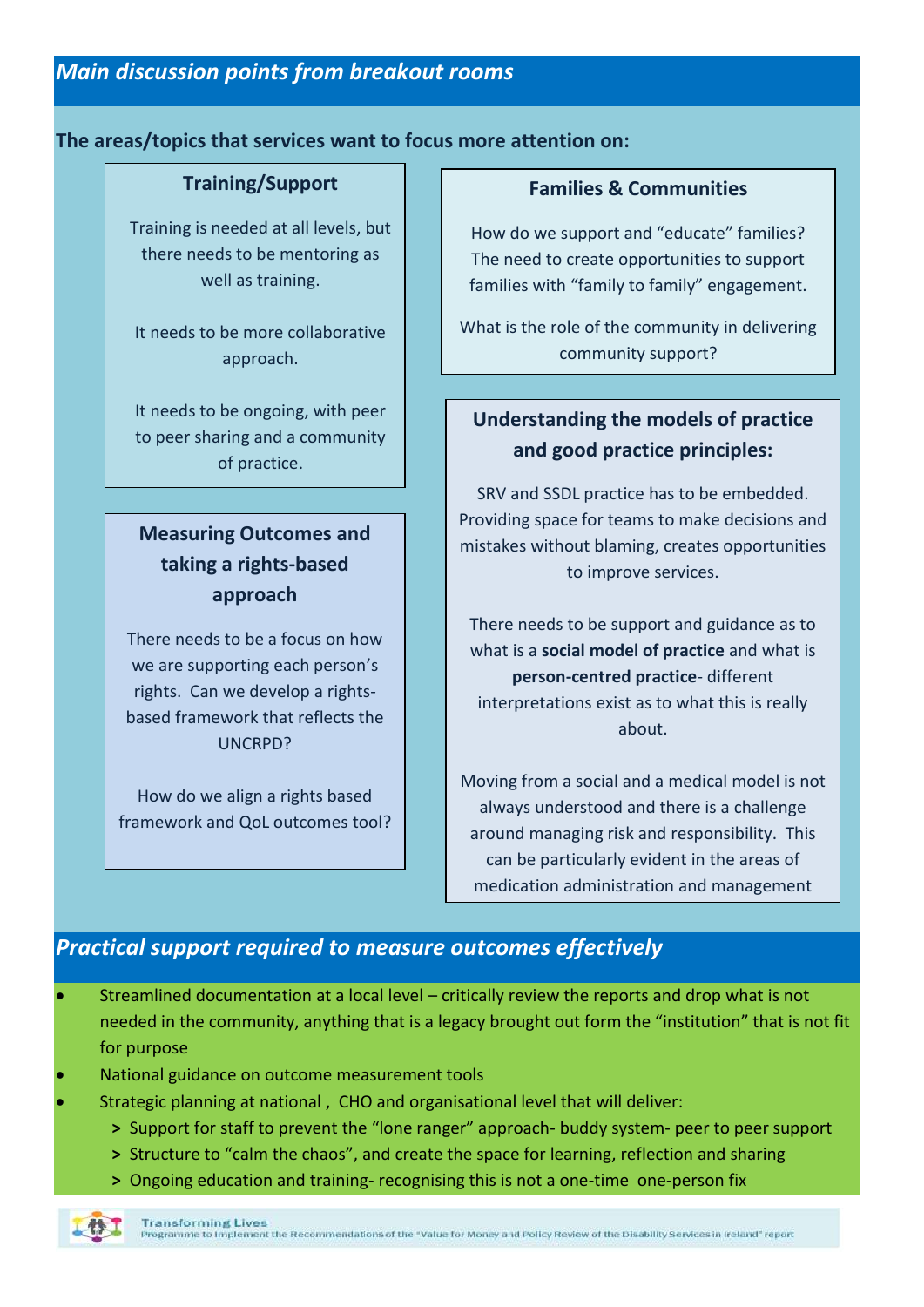# **Workshop 2- New Models of Practice Webinar**

## *What the research is showing us about the new model of practice:*

*What is it and what does it look like?*

Moving from an institution to home in the community There is no "one size fits all" for living in the community Embedding a new life in the community takes time

*Some of the common features as services move from a traditional model to a rights based approach:*

**At an Organisational level:** Positive Risk Taking Smaller ratios Flexible Support Access to transport

**At a Cultural level:** Offering and respecting choice Person Centredness Positive Risk Taking Culturally Valued Analogue

### *Key Comments from the Service Provider Presenters:*

 *Balancing regulatory compliance and a service that delivers a "compliant life" with a "good life".* 

*Intentional work is needed to enable supported self directed living rather than just "compliance" in the community* 

- *Achieving decongregation requires the "hardware" and the "systems" to be put in place – but the work after this is critical in terms of what life is like for the person*
- *Consider three lenses " Good Life", "Risk Enablement" and "Active Citizenship"*
- *Culturally Valued Analogue*

*Having difficult conversations is necessary* 

# How to achieve the change in model of practice

**Establishing a clear vision and pathway**

**Moving from a vision to a plan**

**Having clear governance**

**Challenging deeply embedded institutional practices**

Unravelling the medical and traditional

### *Key Comments from the Service Provider Presenters:*

- *It is important to have visible leadership.*
- *To shift the culture and model of practice enough people are needed to make the change*
- *There has to be collective responsibility. Stakeholders outside of the service provider need to be brought on board- Unions, local authorities, the HSE etc*

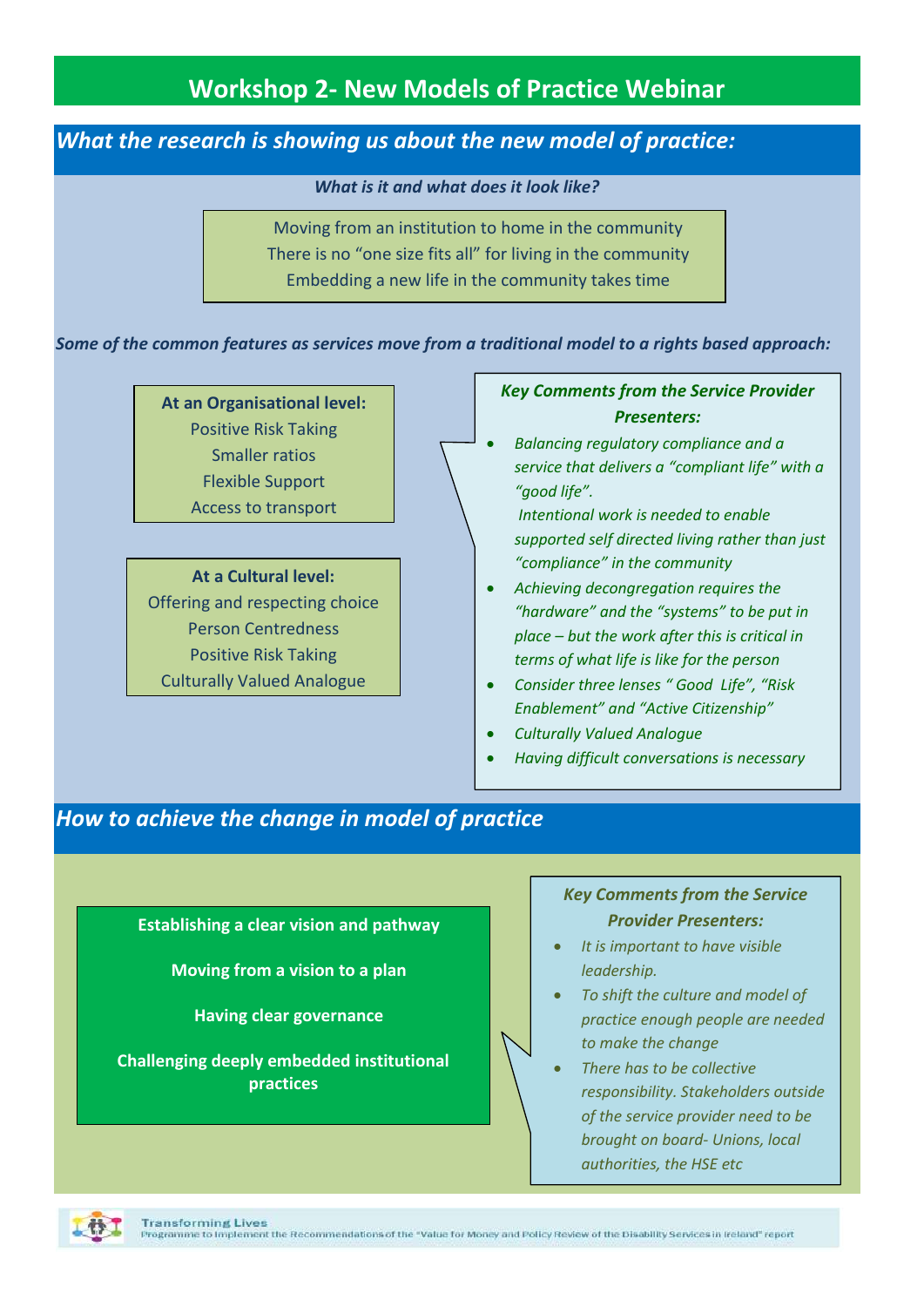- **Keeping the wheels in motion and maintaining momentum**
- **Develop a supportive team- smaller closer knit teams**
- **Attention to the "relational" team, the match of staff & the larger impact of that on the model of practice.**
- **Ongoing active management and manager involvement**
- **Strong supervision and support structures**
- **Training to sustain "growth" in practice**
- **There is a risk around "slippage" or "settling"- a focus has to be maintained on the good work and delivering ongoing progress**

### *Key Comments from the Service Provider Presenters:*

- Action learning analysis as an enabler to sustain interest, motivation and learning.
- Cycle of reflect-critique-reflect.
- A troubled heart , A discerning Nose, A determined spirit *(Bob Foreman 2017)*
- Providing role clarity in job specifications supports staff security, wellbeing & satisfaction through clarity and ownership of clear role
- Accessing the "Third Sector"- the community and voluntary sector in wider society

## *Main discussion points from breakout rooms*

- Training is needed at all levels , but particularly senior staff
- The importance of the vision
- The importance of communication- "bringing staff with you"
- Need to learn how to navigate the third sector
- The need for service alignment ( the hardware, structures , systems )
- Staff matching
- Moving from "compliant lives" to the "good life"
- Importance of charting /documenting what is happening as we go
- Capturing the learning as you go along
- Caution around "saturation" in a community- need to be more creative and take a broader approach

## **Questions that emerged:**

Challenges with the Unions "Do we all have to do this or can it be done nationally?"

How do we embed learning /experience in practice?

### **Actions to be followed up:**

Build the community of practice with ongoing workshops and learning events Develop peer support & learning opportunities including visiting other services Using Action Learning Sets and Reflective Practice cycles

Access ongoing training and SSDL support